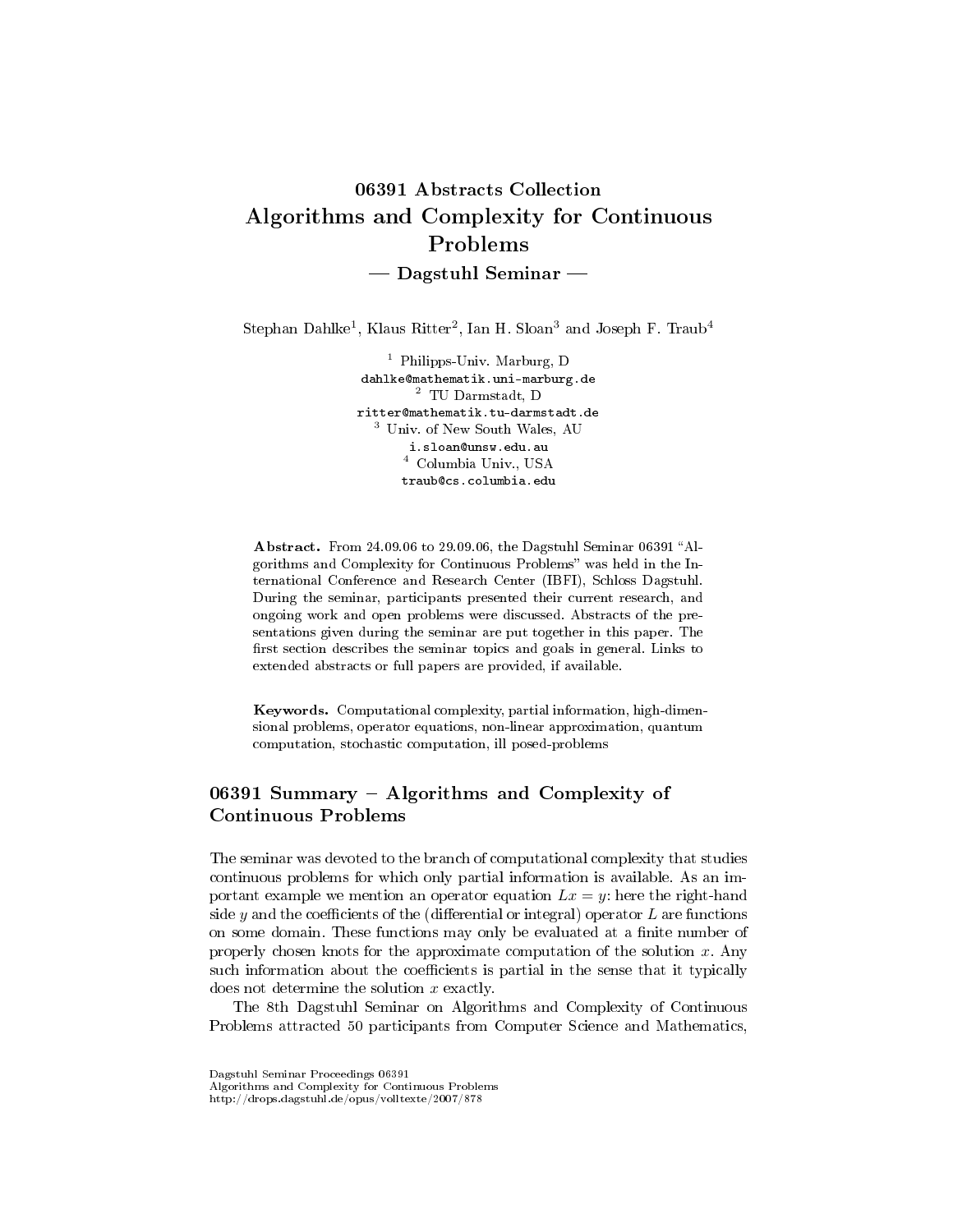representing 11 countries and 4 continents. Among them have been 19 young researchers, some of whom have just received there diploma or master degree.

There were 43 presentations covering in particular the following topics:

- complexity and tractability of high-dimensional problems,
- complexity of operator equations and non-linear approximation,
- quantum computation,
- complexity of stochastic computation and quantization, and
- complexity and regularization of ill-posed problems,

together with applications in nancial engineering and computer graphics. Abstracts are included in these Seminar Proceedings.

In addition to the substantial number of young participants another key feature of the seminar was the interaction between scientists working in different areas, namely, numerical analysis and scientific computing, probability theory and statistics, number theory, and theoretical computer science. In particular, distinguished researchers from numerical analysis were invited, and the mutual exchange of ideas was very inspiring and created many new ideas. Especially, one of the most challenging features of modern numerical analysis is the treatment of high-dimensional problems which requires several new paradigma. It has turned out that many developments that have been achieved in the IBC-community such as high-dimensional quadrature etc. will probably play a central role in this context, so that merging together the different approaches and ideas will be a very exciting topic in the near future.

Moreover, the meeting helped us to create new and to maintain the already existing various collaborations. Some ideas devoloped at the meeting have already flown into joint applications for reseach grants.

In a special event we have celebrated Henryk Wo'zniakowski, who has had his 60th birthday in 2006. Furthermore, Friedrich Pillichshammer has received the Information-based Complexity Young Researcher Award 2005, and Leszek Plaskota was the recipient of the 2006 Prize for Achievements in Informationbased Complexity.

The participants of the seminar have been invited to submit a full paper to a Festschrift Issue of the Journal of Complexity

Financial support for a number of participants was granted by the German Research Foundation (DFG).

The organizers would like to thank all the attendees for their participation, and the Dagstuhl team for the excellent working environment and the hospitality at the Schloss.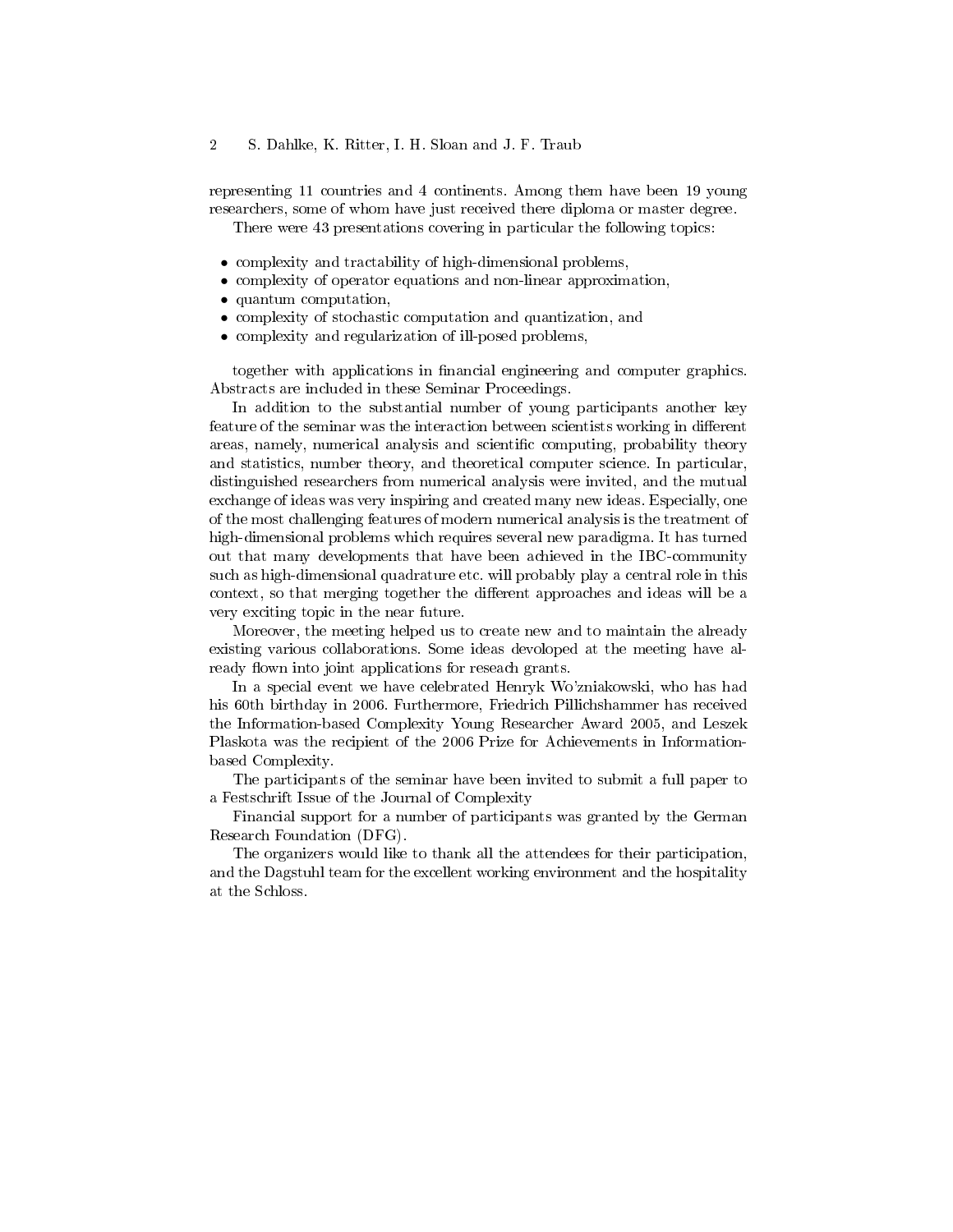# Semidefinite programming characterization and spectral adversary method for quantum complexity with noncommuting unitary queries

#### Howard Barnum (Los Alamos National Laboratory, USA)

Generalizing earlier work characterizing the quantum query complexity of computing a function of an unknown classical "black box" function drawn from some set of such black box functions, we investigate a more general quantum query model in which the goal is to compute functions of  $N \times N$  "black box" unitary matrices drawn from a set of such matrices, a problem with applications to determining properties of quantum physical systems.

We characterize the existence of an algorithm for such a query problem, with given query and error, as equivalent to the feasibility of a certain set of semidefinite programming constraints, or equivalently the infeasibility of a dual of these constraints, which we construct. Relaxing the primal constraints to correspond to mere pairwise near-orthogonality of the final states of a quantum computer, conditional on the various black-box inputs, rather than boundederror distinguishability, we obtain a relaxed primal program the feasibility of whose dual still implies the nonexistence of a quantum algorithm. We use this to obtain a generalization, to our not-necessarily-commutative setting, of the "spectral adversary method" for quantum query lower bounds.

 $Keywords:$  Quantum query complexity, semidefinite programming

Full Paper: <http://drops.dagstuhl.de/opus/volltexte/2007/876>

### Complexity of the Schrödinger equation with finite-order weights

Arvid Bessen (Columbia University, USA)

We study the tractability of the evolution problem for the Schrödinger equation with an arbitrary, but fixed, potential function in the worst case. This problem is related to the question of whether a quantum computer can be simulated on a classical computer. We show that the problem is intractable if we allow arbitrary starting states as input. Therefore we restrict ourselves to starting states with bounded kinetic energy modelled as a weighted reproducing kernel Hilbert space, where the weights are product or finite-order weights. For product weights that are decaying sufficiently fast we can establish conditions for tractability and strong tractability, but are not able to allow symmetric functions as starting states. For finite-order weights we have tractability for all possible weights and are able to treat symmetric starting states.

Keywords: Schrödinger equation, tractability, weighted RKHS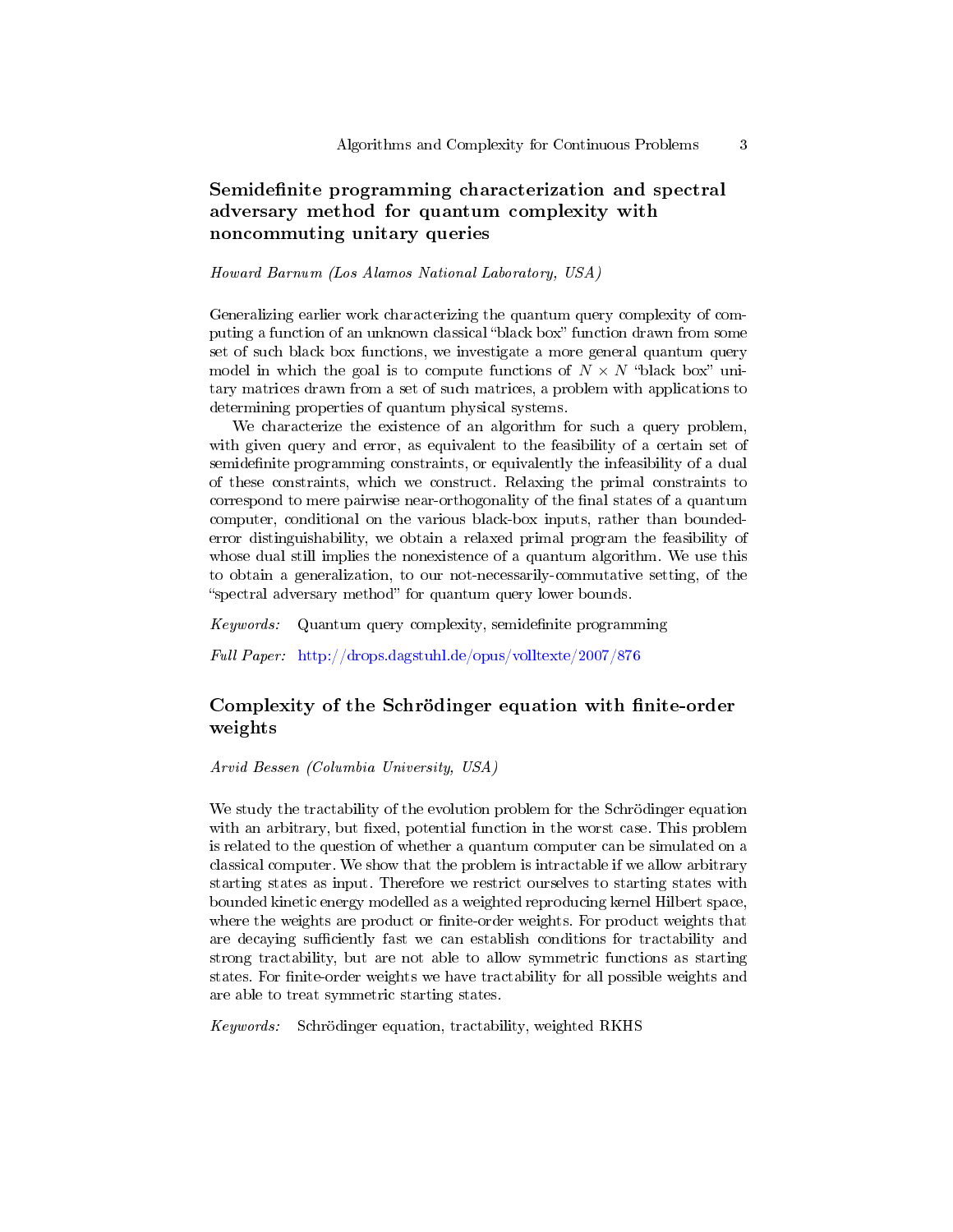### Lower bound for average-case complexity of optimization for Brownian bridge with adaptive stopping rules

Jim Calvin (New Jersey Institute of Technology, Newark, USA)

We consider the problem of approximating the global minimum of a continuous function using sequentially chosen function evaluations. The error is analyzed in the average case for the Brownian bridge. If a fixed number  $n$  of function evaluations is allowed, then for any algorithm the error is bounded below by  $\alpha \exp(-\beta n/\log(n))$  for some positive constants  $\alpha, \beta$ . If adaptive stopping rules are allowed, let  $T_{\epsilon}$  denote the random time until the conditional expected error is at most  $\epsilon$ . Then there is a positive constant  $\gamma$  such that  $ET_{\epsilon} \geq \gamma \cdot \log \log(1/\epsilon) \cdot$  $\log(1/\epsilon)$ .

Keywords: Global optimization, average complexity

# Balancing principle for solving naturally linearized elliptic Cauchy problem

Hui Cao (Radon Institute for Computational and Applied Mathematics, Linz, A)

A classical ill-posed problem elliptic Cauchy problem is considered. By a natural linearization we transform the elliptic Cauchy problem into a linear ill-posed operator equation. A discretization is applied as a regularization method (also known as self-regularization) to obtain a stable approximate solution. The alancing principle as an adaptive strategy is studied to choose appropriate discretization level. Numerical tests illustrate the theoretical results.

Keywords: Cauchy problem, self-regularization, balancing principle

# Quasi-Monte Carlo integration of functions of unbounded variation

Ronald Cools (Katholieke Universiteit Leuven, B)

It is well known that quasi-Monte Carlo methods for integration can work for functions of unbounded variation. In this talk we analyse the behaviour of nets and lattice rules for some discontinuous functions in 2 variables. For specific sequences of rules we can prove convergence order resp.  $N^{-1/2},\,N^{-3/4}$  and  $N^{-1}.$ 

Keywords: Quasi-Monte Carlo

Joint work of: Ronald Cools, Tim Pillards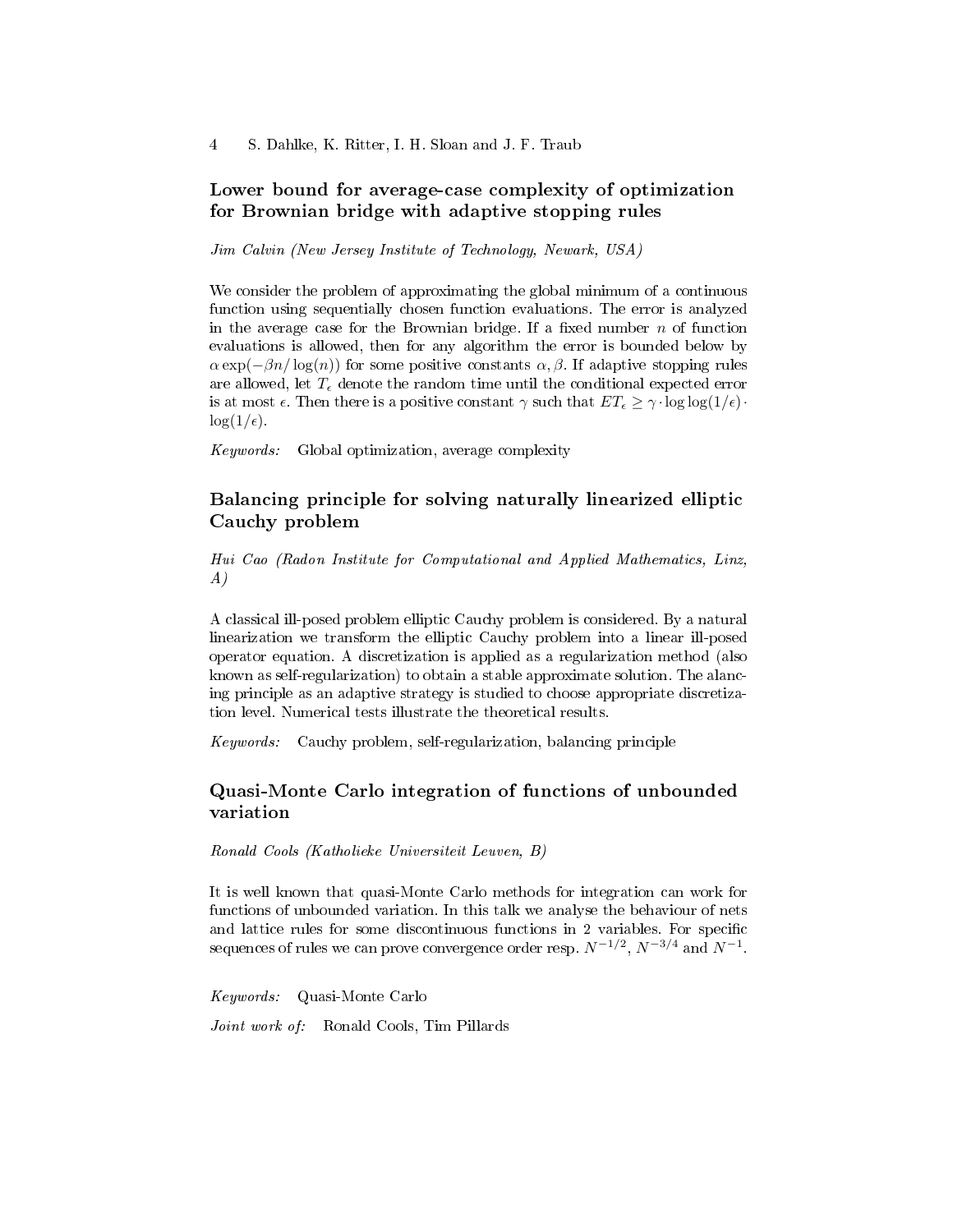### Nonlinear approximation of stochastic processes

Jakob Creutzig (Technische Universität Darmstadt, D)

We study free-knot spline approximation of stochastic processes using a (fixed or random) number of free knots. Our interest is in the asymptotics of the minimal error obtainable using n knots (on the average) as  $n \to \infty$ . For examples including the (fractional) Brownian Motion, the symmetric stable Levy process, and autonomous scalar diffusions, rates of convegence, and, in some cases, strong asymptotics of this error are established.

*Keywords:* Nonlinear approximation, (fractional) Brownian motion, Lévy processes, diffusion processes

Joint work of: Jakob Creutzig, Mikhail Lifshits, Thomas Müller-Gronbach, Klaus Ritter

### A taste of compressed sensing

Ronald A. DeVore (University of South Carolina, USA)

Compressed Sensing has its roots in results on Gelfand widths from the late 1970's. It is intimately connected with the fundamental questions in Information Based Complexity. It deals with the problem of encoding signals which are known to be sparse or compressible with respect to a given basis. The problem is to take as few samples as possible of the signal while obtaining enough information to recover the signal to a prescribed accuracy. Here a sample is to be interpreted as the application of a linear functional to the signal.

Compressed Sensing has received a revival with the recent results of Candes-Tao and Donoho which give practical algorithms for sampling (encoding) and decoding. We shall discuss two topics. The first is the best estimates we can give for recovering a signal given a budget of  $n$  samples. The second is the role of randomness in sampling and the role of probabilty in estimating performance.

Keywords: Compressed sensing, Gelfand widths, information based complexity, instance-optimal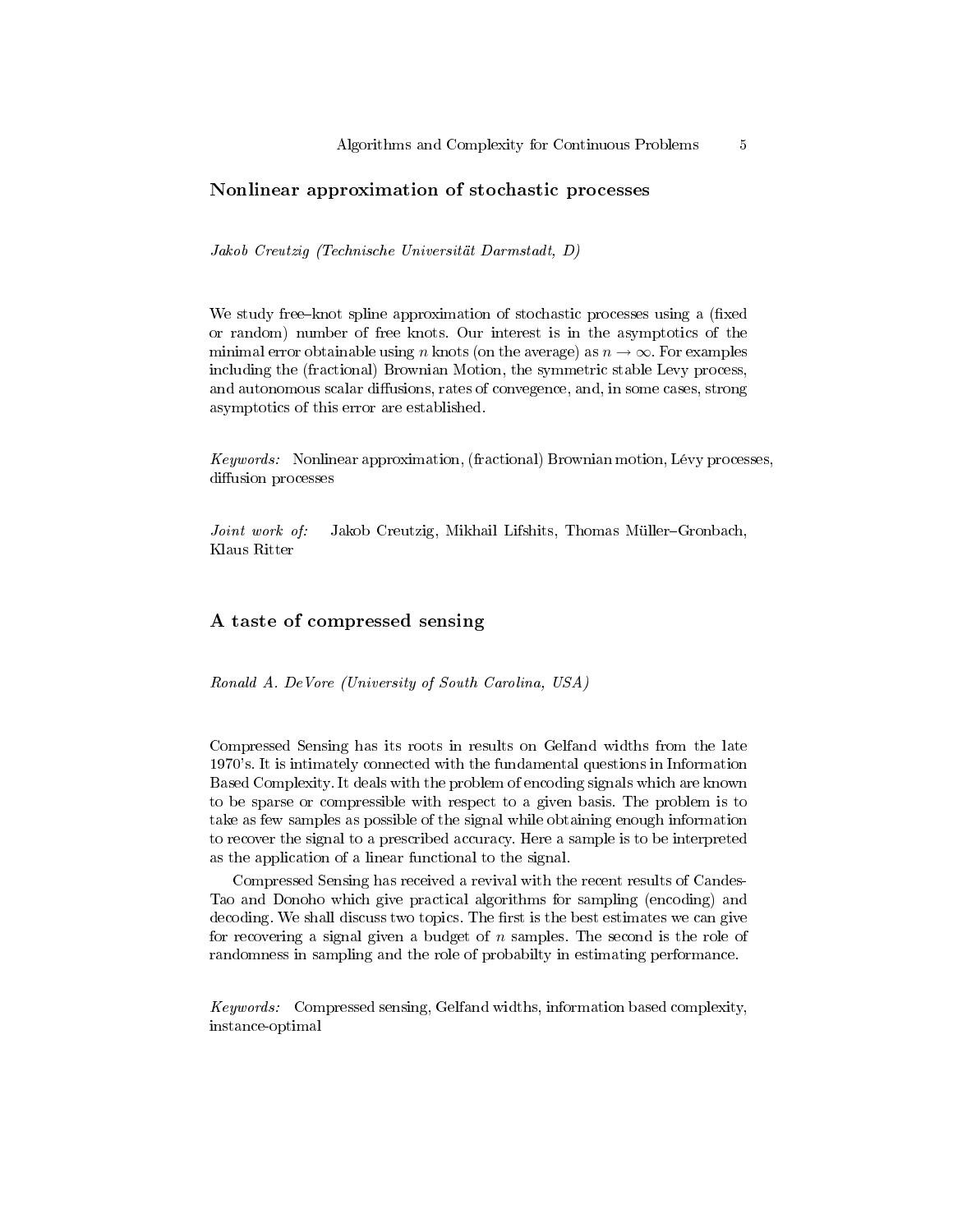### Quasi-Monte Carlo rules achieving arbitrary high convergence order

Josef Dick (University of New South Wales, AU)

In this talk we present first explicit constructions of point sets in the  $s$  dimensional unit cube yielding quasi-Monte Carlo algorithms which achieve the optimal rate of convergence of the worst-case error for numerically integrating high dimensional functions with square integrable partial mixed derivatives up to order  $\delta \geq 1$  in each variable. The convergence is of  $\mathcal{O}(N^{-\min(\delta,d)}(\log N)^{s\delta+1})$ for every  $\delta \geq 1$ , where d is a parameter of the construction which can be chosen arbitrarily large and  $N$  is the number of quadrature points. This convergence rate is known to be best possible up to some  $\log N$  factors. We prove the result for the deterministic and also a randomized setting. The construction is based on a suitable extension of digital  $(t, m, s)$ -nets over finite fields of prime-power order.

Keywords: Numerical integration, quasi-Monte Carlo, digital nets, digital sequences

# On discrete-time approximation of BSDEs with non-Lipschitz terminal condition

Stefan Geiss (University of Jyväskylä, FIN)

Backwards stochastic differential equations with non-Lipschitz terminal conditions are of interest for example in Stochastic Finance, where the terminal condition can be interpreted as pay-off function and one wishes to consider options like the Binary option, which is a pro-type of a non-Lipschitz pay-off.

The approximation error of discrete-time approximations of BSDE's has typically two sources: the error which occurs from the discretization of the forward component and the error which originates from the discretization of the backwards component. In this talk we discuss the backwards part and show that under fractional smoothness assumptions on  $q$  in terms of Malliavin Besov spaces one gets for the discretization of the backwards part the same asymptotic upper bound  $1/\sqrt{n}$  for the  $L_2$ -error as in the case that  $g$  is Lipschitz provided that the equidistant time nets are replaced by special non-equidistant time nets chosen according to the degree of fractional smoothness of g.

Keywords: Backward stochastic differential equation, non-equidistant time discretization

Joint work of: Christel Geiss, Stefan Geiss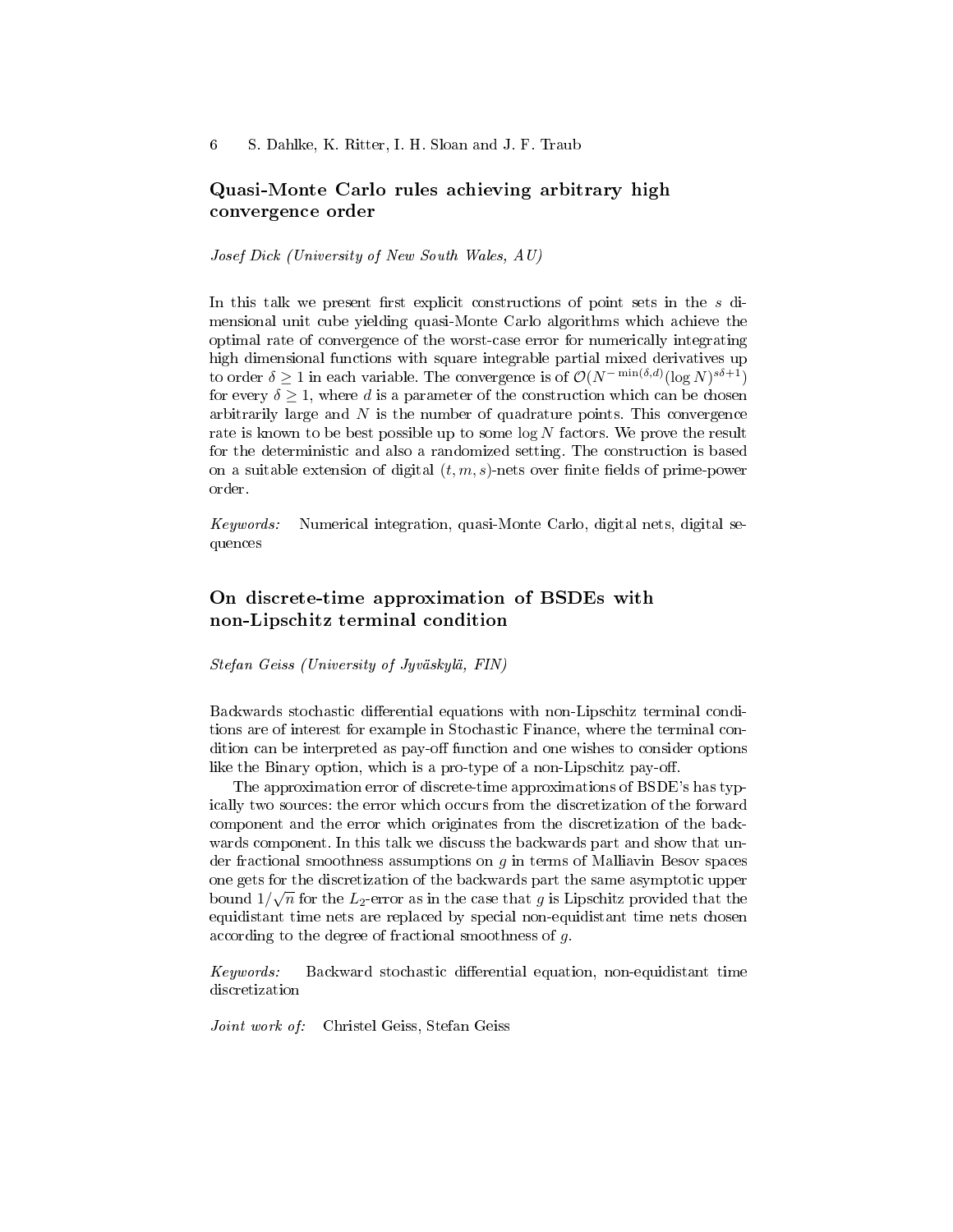# Generalized tractability of linear tensor product problems -the restricted setting

Michael Gnewuch (Universität Kiel, D)

Many papers study polynomial tractability for multivariate problems. Let  $n(\epsilon, d)$ be the minimal number of information evaluations needed to reduce the initial error by a factor of  $\epsilon$  for a multivariate problem defined on a space of d-variate functions. Here, the initial error is the minimal error that can be achieved without sampling the function. Polynomial tractability means that  $n(\epsilon, d)$  is bounded by a polynomial in  $\epsilon^{-1}$  and d and this holds for all  $(\epsilon^{-1}, d) \in [1, \infty) \times IN$ .

In this talk we discuss generalized tractability by verifying when  $n(\epsilon, d)$  can be bounded by a power of  $T(\epsilon^{-1}, d)$  for all  $(\epsilon^{-1}, d) \in \Omega$ , where  $\Omega$  can be a proper subset of  $[1,\infty) \times IN$ . Here T is a tractability function, which is non-decreasing in both variables and grows slower than exponentially to infinity. In particular we consider the set  $\Omega = [1, \infty) \times \{1, 2, \ldots, d^*\} \cup [1, \epsilon_0^{-1}) \times IN$  for some  $d^* \ge 1$  and  $\epsilon_0 \in (0, 1)$ . The focus of the talk is on linear tensor product problems for which we can compute arbitrary linear functionals as information evaluations. We present necessary and sufficient conditions on  $T$  such that generalized tractability holds for linear tensor product problems. We show some examples for which polynomial tractability does not hold but generalized tractability does.

Keywords: Multivariate problems, tensor product problems, tractability

Joint work of: Michael Gnewuch, Henryk Woźniakowski

### On the complexity of searching maximum of a function on a quantum computer

Maciej Go¢win (AGH University of Science & Technology, Krakow, PL)

We deal with a problem of finding a maximum of a function from the Hölder class on a quantum computer. We show matching lower and upper bounds on the complexity of this problem. We prove upper bounds by constructing an algorithm that uses the algorithm for finding the maximum of a discrete sequences. To prove lower bounds we use results for finding logical OR of sequence of bits. We show that quantum computation yields a quadratic speed-up over deterministic and randomized algorithms.

Keywords: Numerical optimization, optimal algorithm, quantum computing, query complexity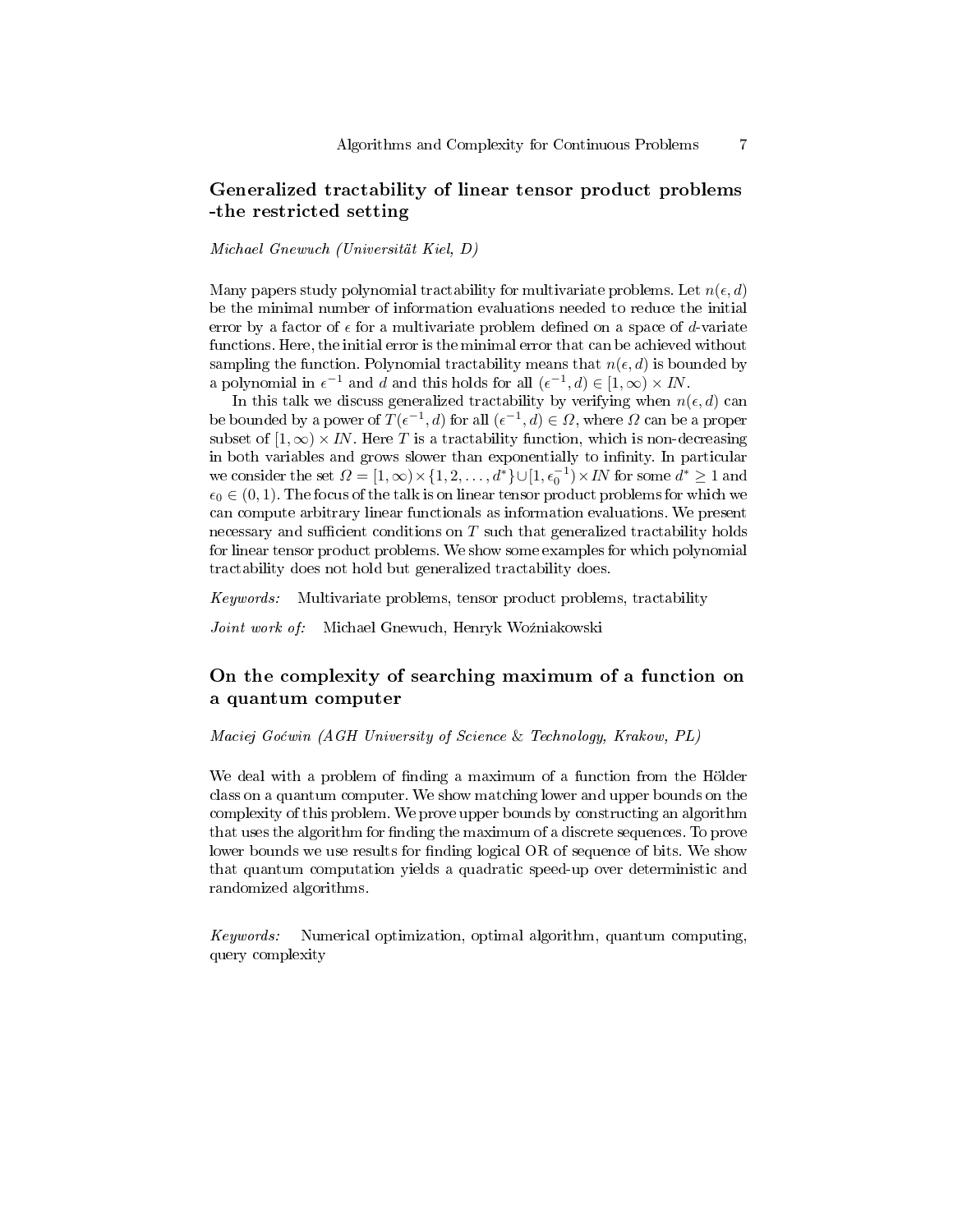# Randomized information complexity of elliptic PDE: The  $L_p\text{-}\mathrm{case}$

Stefan Heinrich (Technische Universität Kaiserslautern, D)

We continue the study of randomized information complexity of elliptic partial differential equations with smooth coefficients in smooth domains  $D$  of  $R^d$ . The right hand side is supposed to belong to the Sobolev space  $W_p^r(D)$ , the solution is sought on a smooth  $d_1$  dimensional submanifold M of D, and the error is measured in the norm of  $L_p(M)$ , where  $r \in N$  and  $1 \leq p < \infty$ .

We obtain matching up to logarithmic factors upper and lower bounds. The results extend previous investigations of the  $p = \infty$  case, which essentially used this assumption in the design of the algorithm. The new algorithm works for  $1 \leq p \leq \infty$  and takes care of the effects related to the respective trace operator and to possible non-embedding of  $W_p^r(D)$  into  $C(D)$ .

Keywords: Elliptic PDE, randomized information complexity

### Cubature formulas with few points for symmetric measures

Aicke Hinrichs (Universität Jena, D)

We study cubature formulas for  $d$ -dimensional integrals with an arbitrary symmetric weight function of product form. We present a construction that yields a high polynomial exactness: for fixed degree  $\ell = 5$  or  $\ell = 7$  and large dimension d the number of knots is only slightly larger than the lower bound of Möller and much smaller compared to the known constructions. We also show, for any odd degree  $\ell = 2k + 1$ , that the minimal number of points is almost independent of the weight function. This is also true for the integration over the (Euclidean) sphere.

Keywords: High-dimensional integration, polynomial exactness

Joint work of: Aicke Hinrichs, Erich Novak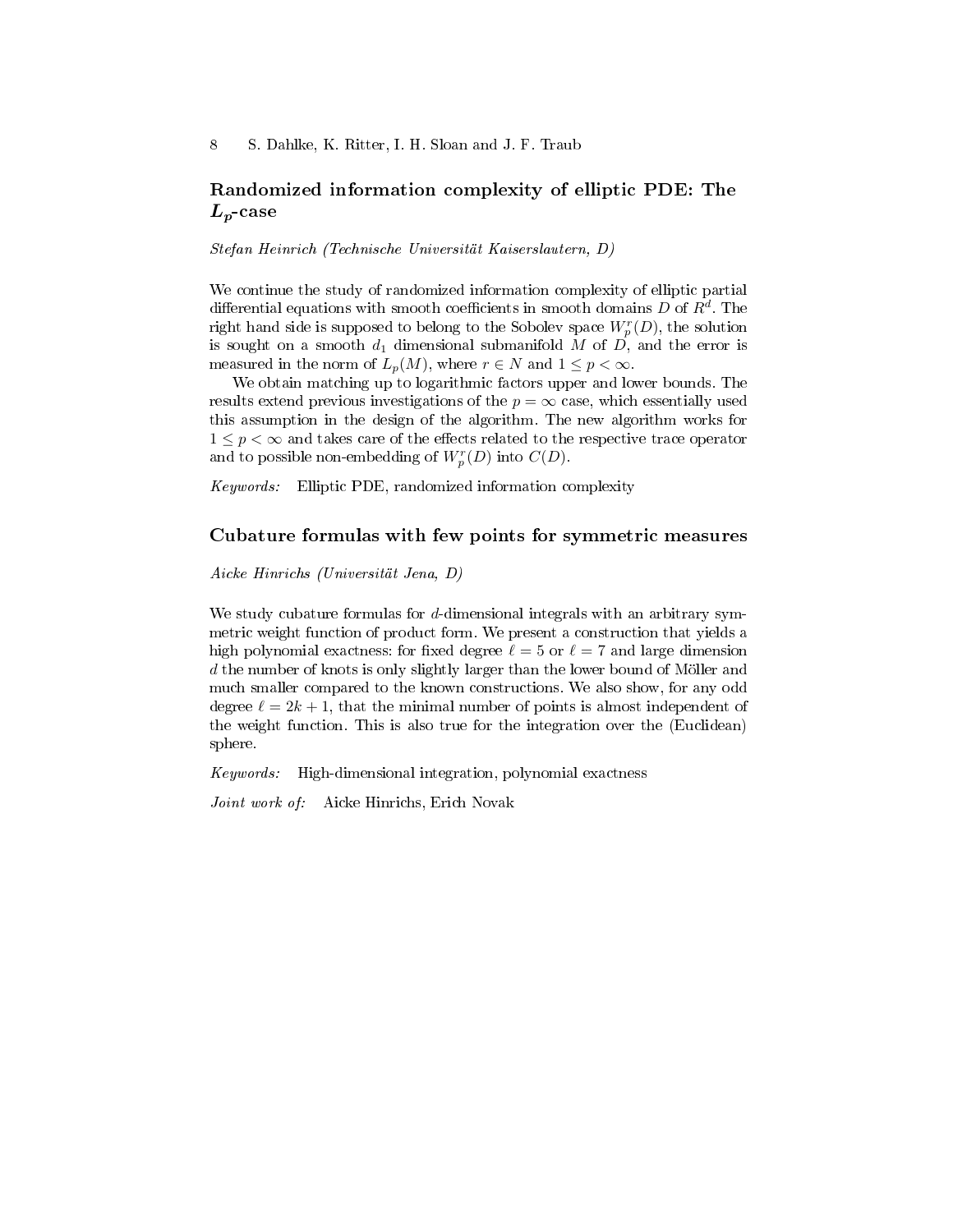# Almost tight bounds on the randomized and quantum complexity of initial-value problems

Bolesław Z. Kacewicz (AGH University of Science & Technology, Krakow, PL)

We report a progress in studying the complexity of initial-value problems (IVPs) in the randomized and quantum settings. The best known until 2005 upper and lower complexity bounds were presented by the author at the FoCM'05 conference. Since these bounds did not match, the complexity in the two settings was not known.

In this talk we present recent results, showing that the gap between the bounds can essentially be removed. Almost matching upper bounds are obtained by designing new randomized and quantum algorithms for IVPs. We discuss basic technical details of the algorithms design, and present crucial points of the performance analysis. It turns out that the solution of IVPs in the randomized and quantum settings is essentially as difficult as scalar integration.

Keywords: Initial-value problems, randomized and quantum settings, complexity

# Towards simulating Markov chains by using rank-1 lattice sequences

Alexander Keller (Universität Ulm, D)

Instead of reducing Fredholm integral equations of the second kind to sums of integrals by using the Neumann series, it is also possible to interpret the transport equation as an iteration. Opposite to sums of integrals the dimension remains the dimension of the integral equation. Following this idea, Lecot developed a series of quasi-Monte Carlo methods and observed noticeable improvement. We analyze the deterministic scheme presenting simplications and intuition why the scheme is working so well. We generalize the algorithms to using classical low discrepancy sequences and extend it for splitting and Russian roulette absorption. The simplest version of the algorithm can take advantage of rank-1 lattice sequences. We finally point out the interesting point of maximizing minimum distance, when selecting point sequences.

Keywords: Quasi-Monte Carlo, integrals equations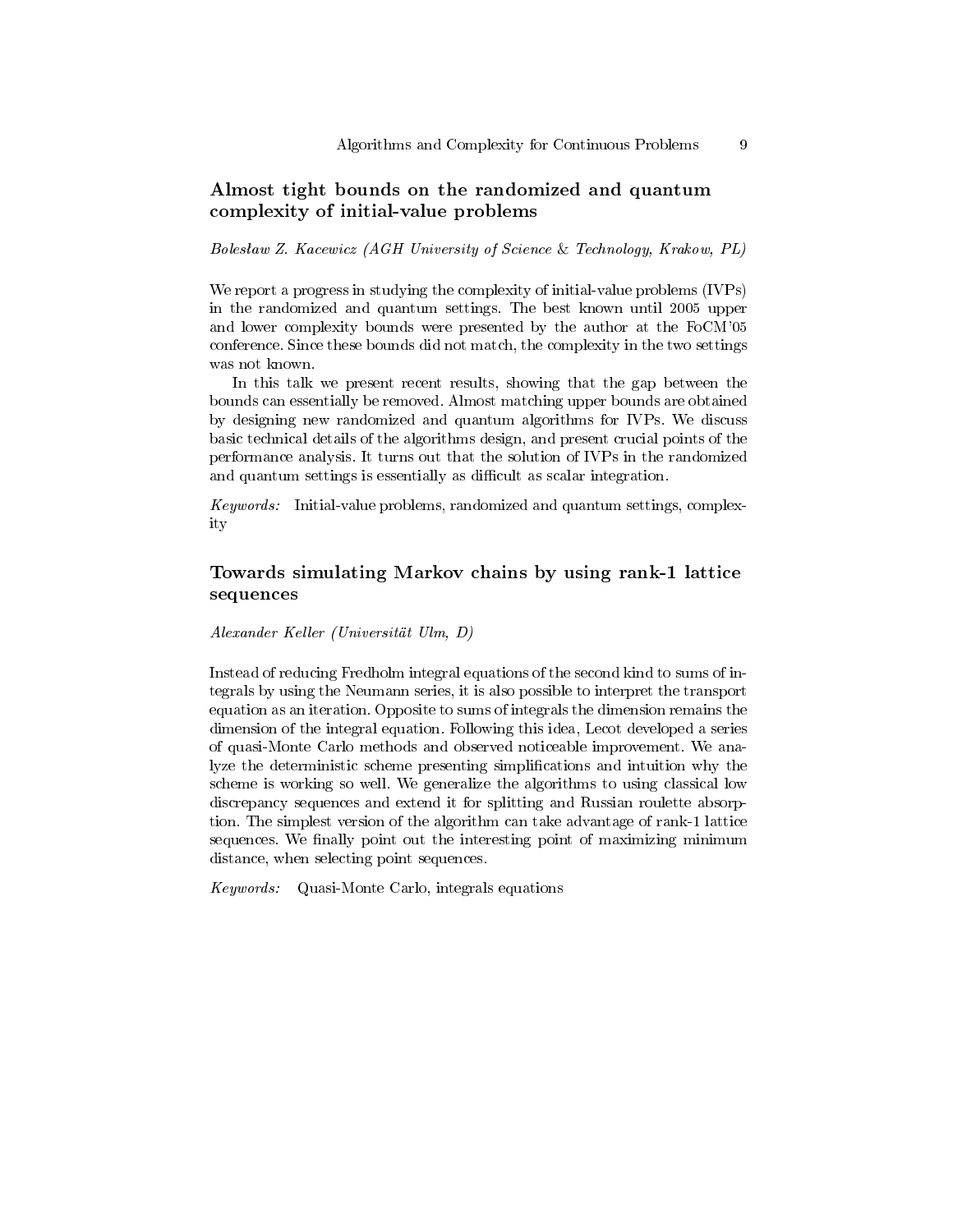10 S. Dahlke, K. Ritter, I. H. Sloan and J. F. Traub

#### Digital nets and multivariate approximation

Peter Kritzer (Universität Salzburg, A)

We study the approximation of functions from high dimensional Walsh spaces using digital nets or polynomial lattice rules. The Walsh spaces are characterized by the rate of decay of the Walsh coefficients of the functions. These functions are approximated by Walsh polynomials whose Walsh coefficients are found by numerical integration using certain digital nets. We consider several ways of choosing the point sets used in our algorithm, including digital nets, polynomial lattice points constructed for integration, and polynomial lattice points specially constructed for approximation.

Keywords: Walsh space, function approximation, numerical integration, digital nets

Joint work of: Josef Dick, Peter Kritzer, Frances Kuo

### Lattice-Nystrom method for Fredholm integral equation of the second kind

Frances Kuo (University of New South Wales, AU)

We consider Fredholm integral equations of the second kind of the form  $f(x) =$  $g(\boldsymbol{x}) + \int k(\boldsymbol{x} - \boldsymbol{y}) f(\boldsymbol{y}) \, \mathrm{d} \boldsymbol{y}$ , where  $g$  and  $k$  are given functions from weighted Korobov spaces. These spaces are characterized by a smoothness parameter  $\alpha > 1$ and weights  $\gamma_1 \geq \gamma_2 \geq \cdots$  The weight  $\gamma_i$  moderates the behaviour of the functions with respect to the *j*th variable. We approximate  $f$  by the Nyström method using  $n$  rank-1 lattice points. The combination of convolution and lattice group structure means that the resulting linear system can be solved in  $O(n \log n)$  operations. We analyze the worst case error measured in sup norm across functions q in the unit ball and a class of functions  $k$  in weighted Korobov spaces.

We show that the generating vector of the lattice rule can be constructed component-by-component to achieve the optimal rate of convergence  $O(n^{-\alpha/2+\delta}),$  $\delta > 0$ , with the implied constant independent of the dimension d under an appropriate condition on the weights. This construction makes use of an error criterion similar to the worst case integration error in weighted Korobov spaces, and the computational cost is only  $O(n \log n d)$  operations.

Keywords: Fredholm integral equation of the second kind, Nystrom method, rank-1 lattice points, Korobov spaces

Joint work of: Josef Dick, Peter Kritzer, Frances Kuo, Ian H. Sloan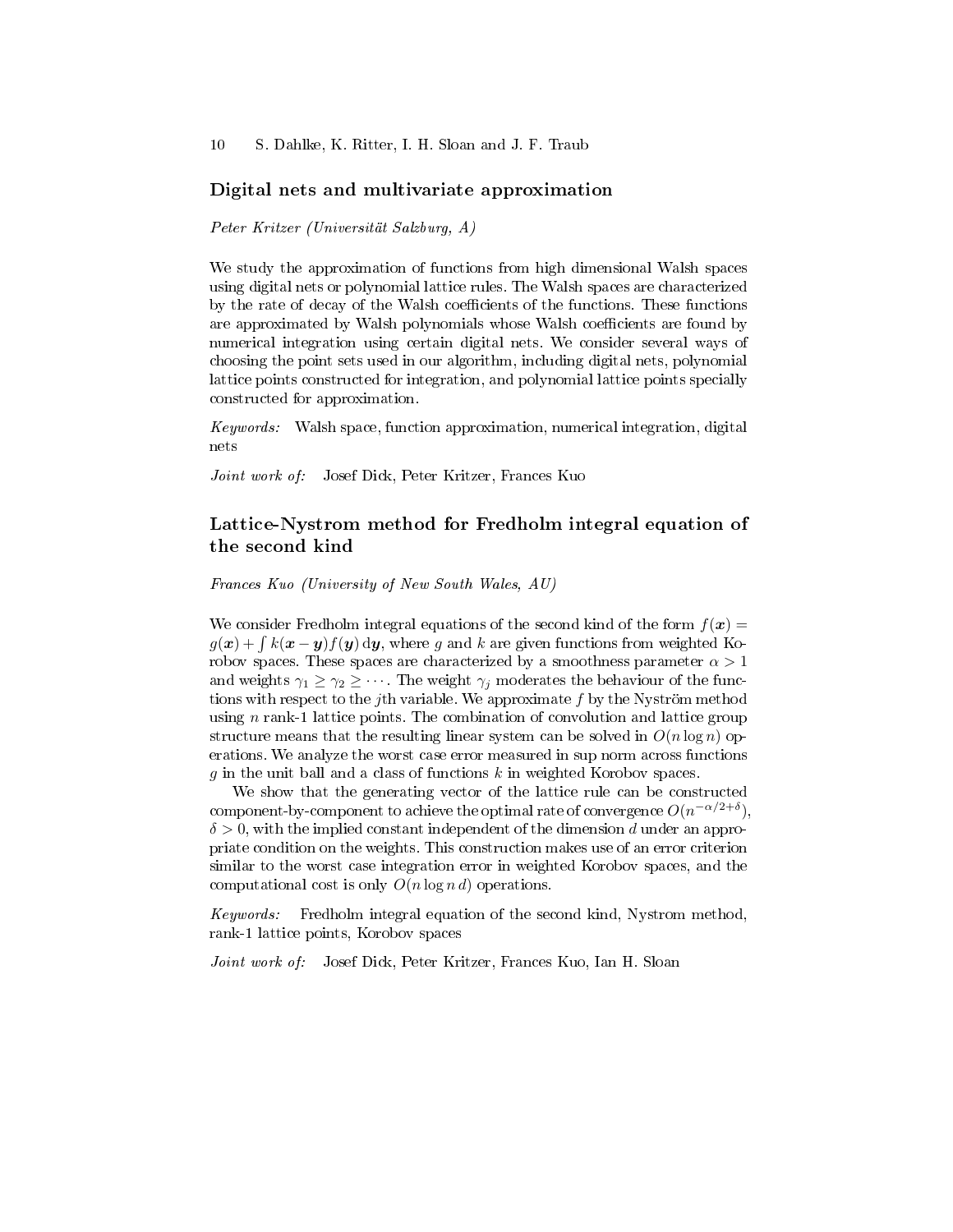#### Sparsity reconstruction by the standard Tikhonov method

Shuai Lu (Radon Institute for Computational and Applied Mathematics - Linz, A)

It is a common belief that Tikhonov scheme with  $\|\cdot\|_{L_2}$ -penalty fails in sparsity reconstruction. We are going to show, however, that this standard regularization can help if the stability measured in  $L_1$ -norm will be properly taken into account in the choice of the regularization parameter. More precisely, assuming that

$$
||x_{\alpha}^{\delta} - x_{\alpha}^{0}||_{L_{1}} \leq c \frac{\delta}{\alpha^{\nu}}.
$$

we use it within the framework of the  $L_1$ -balancing principle for parameter choice. Here  $\delta$  is  $L_2$ -data noise level,  $\alpha$  is a regularization parameter, and  $x_{\alpha}^{\delta}$ ,  $x^0_\alpha$  are Tikhonov regularized solutions corresponding to noisy and pure data respectively. The crucial point is that now a degree of instability  $\nu$  may depend on the basis with respect to which the solution of the problem is assumed to be sparse. We discuss how this  $\nu$  can be estimated numerically and present the results of computational experiments giving the evidence of the reliability of our approach.

Keywords: Tikhonov regularization, sparse problems,  $L_1$ -balancing problems

Joint work of: Sergei V. Pereverzev, Shuai Lu

### Smoothness beyond differentiability

Peter Mathé (Weierstraÿ Institut, Berlin, D)

We present a recent approach to measuring smoothness of elements in Hilbert space relative to some generating operator. The crucial ingredient will be the notion of an index function. We present results concerning interpolation and approximation in related spaces of smooth functions. Geometric properties of the underlying index functions will turn out to be important.

Keywords: Variable Hilbert scale, interpolation, operator concave functions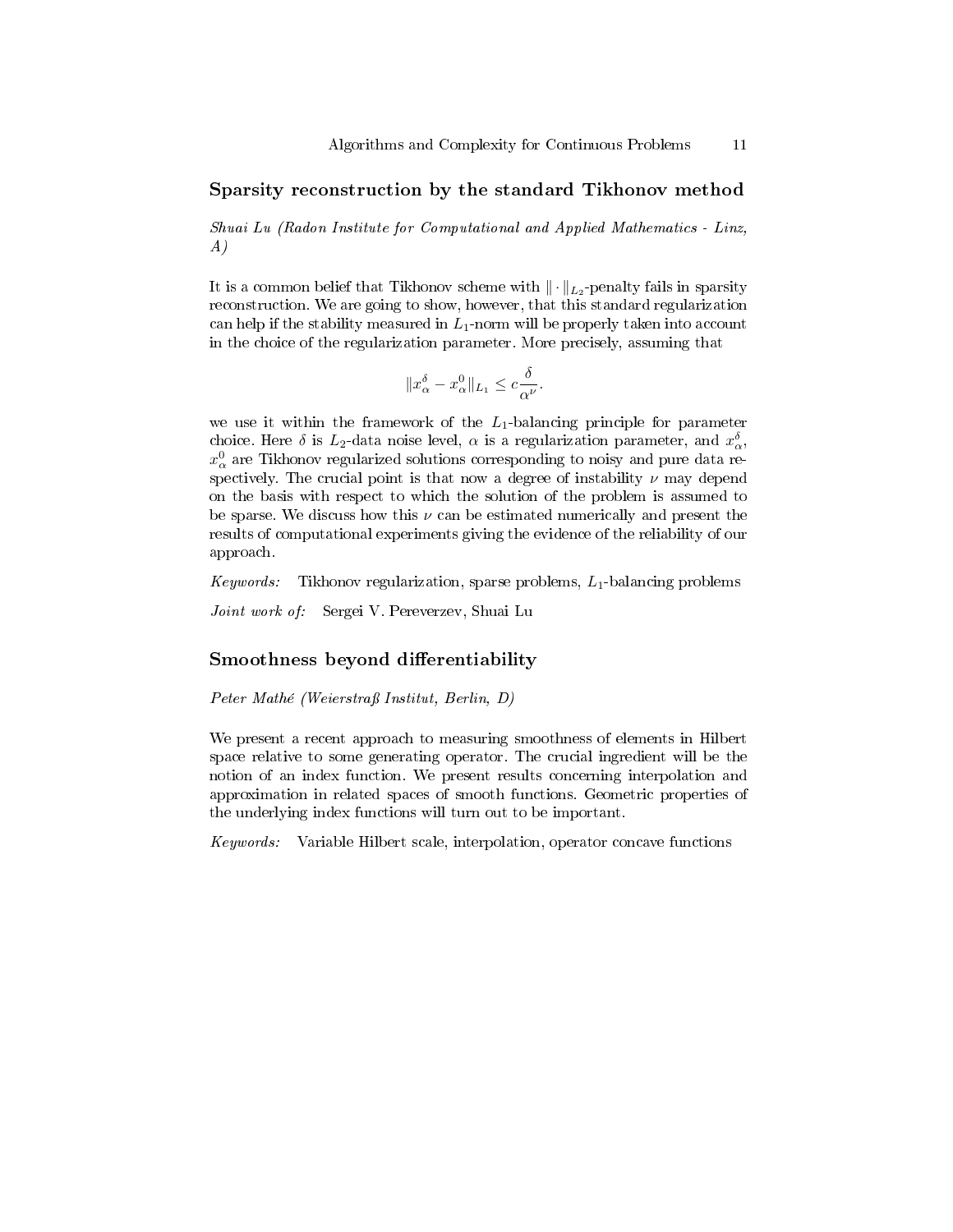# Real Computational Universality: The Word Problem for a class of groups with infinite presentation

Klaus Meer (University of Southern Denmark, Odense, DK)

In this talk we introduce a class of groups represented as quotient groups of some free groups generated by infinitely many elements and certain normal subgroups. We show that the related word problem is universal in the Blum-Shub-Smale model of computation, i.e. it has the same difficulty as the real Halting Problem. This is the first natural example of a problem with this property.

Keywords: Computational group theory, word problem, Blum-Shub-Smale model

Joint work of: Klaus Meer, Martin Ziegler

Full Paper: <http://drops.dagstuhl.de/opus/volltexte/2007/877>

# Quadrature formulas and localized linear polynomial operators on the sphere

Hrushikesh N. Mhaskar (California State University, Los Angeles, USA)

We describe numerical algorithms for construction of quadrature formulas on a Euclidean sphere, exact for spherical polynomials of a high degree. Our formulas are based on scattered sites; i.e., in contrast to such well known formulas as Driscoll–Healy formulas, we need not choose the location of the sites in any particular manner. While the previous attempts to construct such formulas have yielded formulas exact for spherical polynomials of degree at most 18, we are able to construct formulas exact for spherical polynomials of degree 178. The second goal of the paper is to demonstrate the use of these formulas in constructing localized, linear, quasi-interpolatory polynomial operators based on scattered sites. The approximation and localization properties of our operators are studied theoretically in deterministic as well as probabilistic settings. Numerical experiments are presented to demonstrate their superiority over traditional least squares and discrete Fourier projection polynomial approximations.

 $Keywords:$  quadrature formulas, localized kernels, polynomial quasi-interpolation, learning theory on the sphere.

Joint work of: Quoc Thong Le Gia, Hrushikesh N. Mhaskar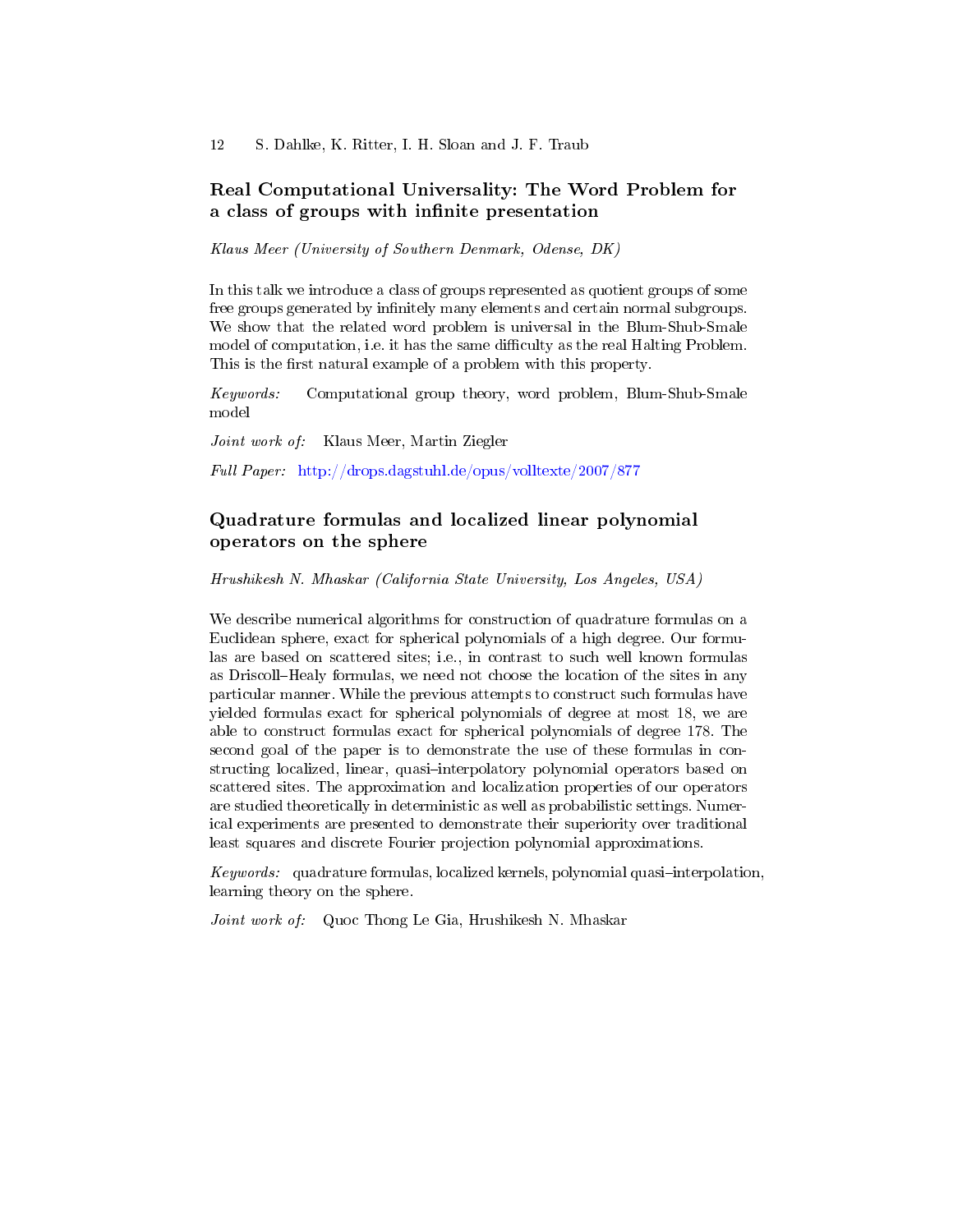### Complexity of weak approximation of SDEs

Thomas Müller-Gronbach (Universität Magdeburg, D)

Weak approximation of a stochastic differential equation deals with the computation of quantities that only depend on the distribution of the solution X of the equation. In this talk we focus on the computation of expectations  $E(f(X))$ for Lipschitz continuous functionals  $f$ . We study eterministic as well as randomized (Monte-Carlo) algorithms and we present lower and upper bounds for the minimal worst-case errors. Our analysis exploits the tight connection to the quantization problem for the distribution of X.

Keywords: Stochastic differential equation, weak approximation, Lipschitz functionals

Joint work of: Steffen Dereich, Thomas Müller-Gronbach, Klaus Ritter

# Systems of SDEs with additive fractional noise: optimal uniform approximation

Andreas Neuenkirch (Technische Universität Darmstadt, D)

In this talk, we study the approximation of systems of stochastic differential equations with additive fractional noise of any Hurst parameter  $H \in (0, 1)$ . We derive the exact rate of convergence of the Euler scheme, considering a mean-square  $L^{\infty}$ -error criterion. Moreover, we also study the question of optimal approximation schemes.

Keywords: Exact rate of convergence, fractional Brownian motion, lower bounds, optimal discretization, pathwise approximation, stochastic differential equations

#### Simple Monte Carlo and the Metropolis algorithm

Erich Novak (Universität Jena, D)

We study the integration of functions with respect to a density which is known only up to the normalizing factor. Information is available as oracle calls to the integrand and to the non-normalized weight function. We are interested in analyzing the integration error of optimal algorithms (or the complexity of the problem) with emphasis on the variability of the weight function. For a corresponding large class of problem instances we show that the complexity grows linearly in the variability, and a simple Monte Carlo method provides an almost optimal algorithm. Under additional geometric restrictions (mainly logconcavity) for the class of weight functions, we establish that a suitable adaptive local Metropolis algorithm is almost optimal and much better than any nonadaptive algorithm.

Keywords: Non-linear integration problem, Metropolis algortihm Joint work of: Peter Mathé, Erich Novak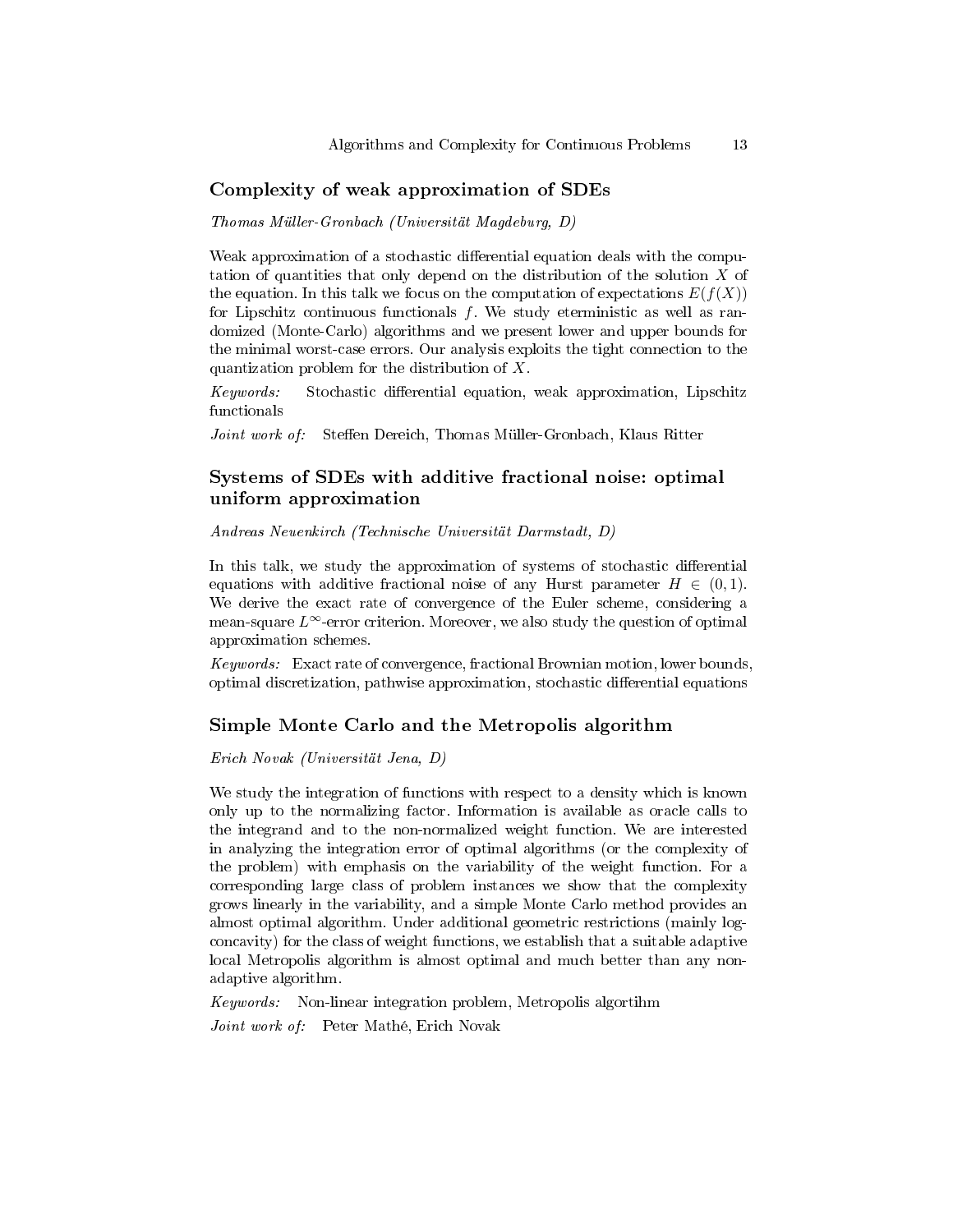#### Lattice sequences in finance

#### Dirk Nuyens (Katholieke Universiteit Leuven, B)

In a recent paper with Ronald Cools and Frances Kuo we constructed embedded lattice rules with a number of points  $p^m$ , which can be used as a low-discrepancy sequency and which are good for all powers of the basis  $p$  (a prime).

In this talk we apply the lattice rule included in the appendix of that paper to some financial problems. This lattice rule was optimized for a weighted unancharges and support of the state of the state of the state of the state of order  $2$ . In this way there is actually no choice of weights since the weight for the order 1 projections has no influence on the selection.

We show that this specific rule performs very well for two path dependent options:

- an Asian option, for which we use standard, Brownian bridge and PCA path constructions;
- a lookback option, for which we apply a periodizing transform.

We show a convergence graph with the standard error point by point. It can clearly be seen that the constant in the case of periodization is much higher. But also that the standard error can be used to reliably select good points to stop, and which then beat the other low-discrepancy sequences tested.

Keywords: Numerical integration, Quasi-Monte Carlo, lattice rules, fast component-by-component construction, extensible lattice sequences

# On the complexity of approximating the minimum eigenvalue of  $-\Delta + q$

#### Anargyros Papageorgiou (Columbia University, USA)

We study the complexity of approximating the minimum eigenvalue of  $-\Delta + q$ with Dirichlet boundary condition. We show tight worst case complexity bounds, upper and lower complexity bounds for randomized algorithms and quantum algorithms using bit queries, and tight complexity bounds for quantum algorithms using power queries.

Keywords: Sturm-Liouville problem, worst case complexity, randomized setting, quantum complexity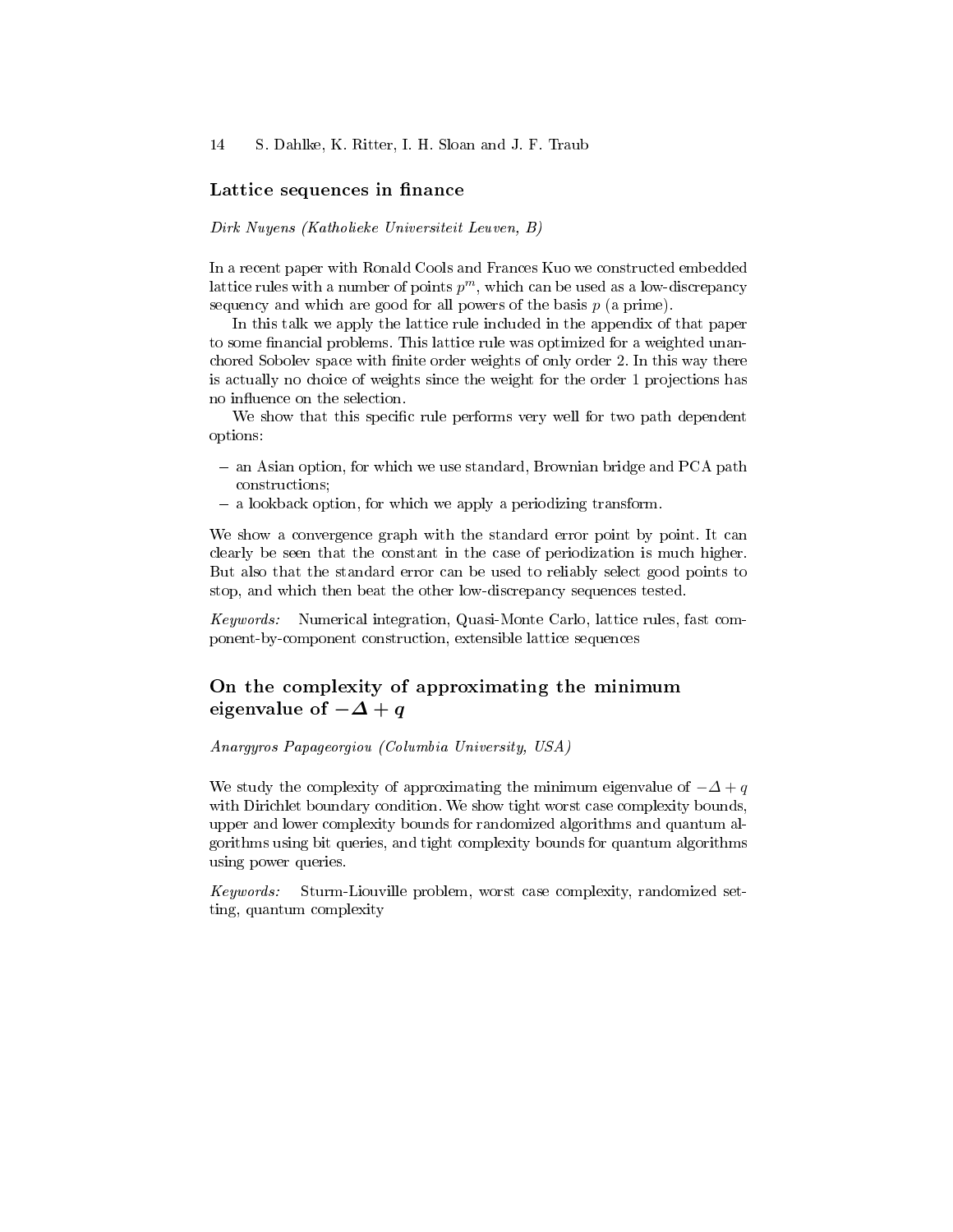### Adaptive regularization algorithms in learning theory

Sergei V. Pereverzev (Radon Institute for Computational and Applied Mathematics, Linz, A)

We investigate the problem of an adaptive parameter choice for regularization learning algorithms. In the theory of ill-posed problems there is a long history of choosing regularization parameters in optimal way without a priori knowledge of a smoothness of the element of interest. But known parameter choice rules cannot be applied directly in Learning Theory. The point is that these rules are based on the estimation of the stability of regularization algorithms measured in the norm of the space where unknown element of interest should be recovered. But in the context of Learning Theory this norm is determined by an unknown probability measure, and is not accessible.

In the talk we are going to present a new parameter choice strategy consisting in adaptive regularization performed simultaneously in a Hypothesis space and in a space equipped with an empirical norm. Both these spaces are accessible and known parameter choice rules such as a balancing principle can be used there. Then a parameter for the regularization in the inaccessible space is chosen as the minimal among the parameters selected for above mentioned accessible spaces. We prove that under rather mild assumptions such strategy guarantees an optimal order of the risk.

Keywords: Learning theory, regularization theory, adaptive choice of the regularization parameter

Joint work of: Frank Bauer, Sergei V. Pereverzev, Lorenzo Rosasco

#### The construction of good extensible rank-1 lattices

Friedrich Pillichshammer (University of Linz, A)

It has been shown by Hickernell and Niederreiter that there exist generating vectors for integration lattices which yield small integration errors for  $n = p, p^2, \ldots$ for some prime  $p$ . In this talk we provide algorithms for the construction of generating vectors which are finitely extensible. The proofs which show that our algorithms yield good extensible rank-1 lattices are based on a sieve principle.

Keywords: Extensible lattice rule, quasi-Monte Carlo, discrepancy

Joint work of: Josef Dick, Friedrich Pillichshammer, Ben J. Waterhouse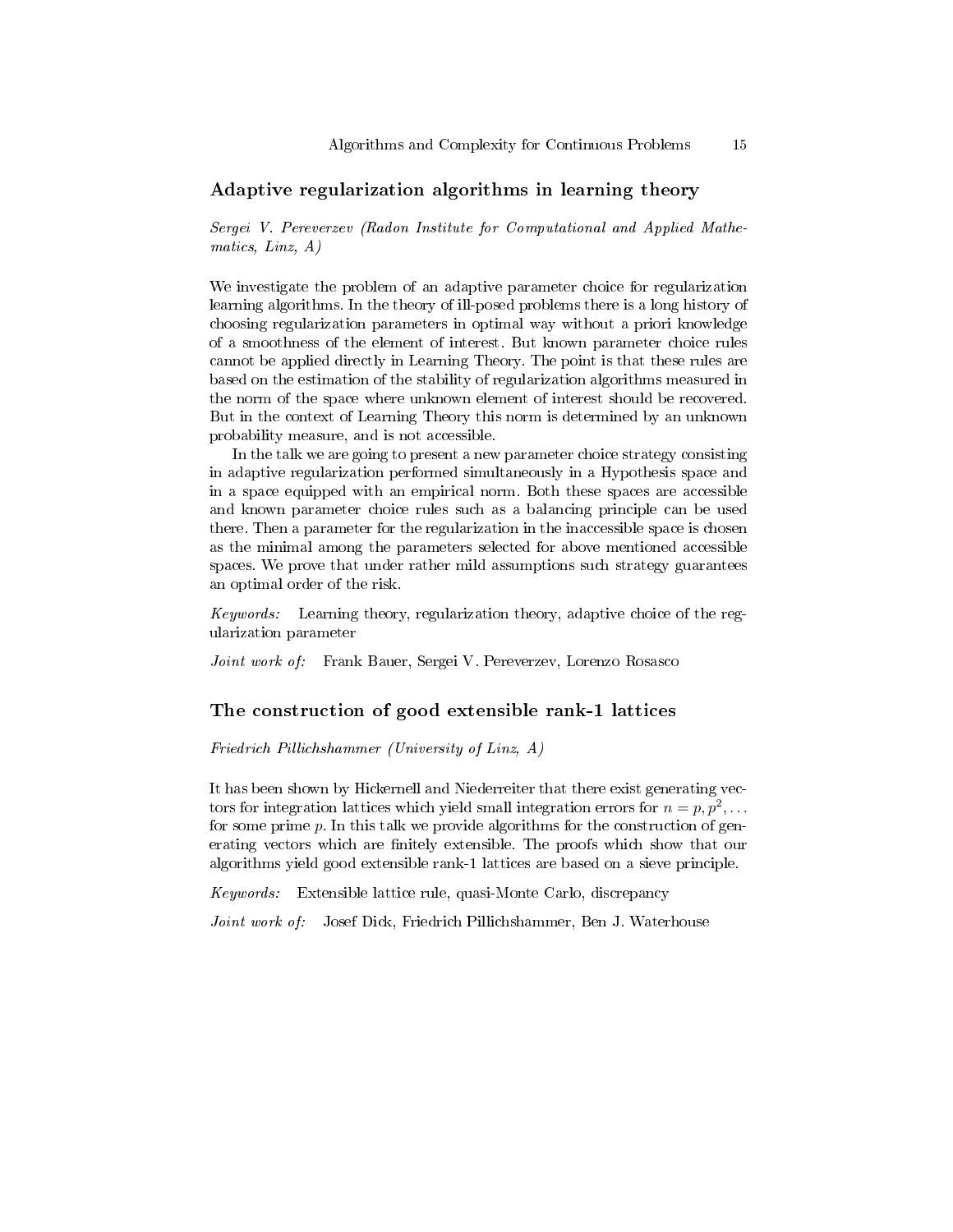### Adaptive wavelet schemes for linear parabolic problems

Thorsten Raasch (Philipps-Universität Marburg, D)

We are concerned with the adaptive numerical solution of linear parabolic boundary value problems, formulated as an initial value problem  $u'(t) = Au(t) + f(t)$ ,  $u(0) = u_0$  over some Hilbert space. The adaptive schemes under consideration use a linearly implicit semidiscretization in time and adaptive wavelet methods in space for the arising operator equations per time step.

This approach simplifies the convergence and complexity analysis of the overall algorithm. The strong analytical properties of wavelet bases also allow for an efficient preconditioning of the elliptic subproblems. Numerical examples are given to support the theoretical analysis.

Keywords: Linear parabolic b.v. problem, linearly implicit semi discretization, adaptive wavelet approximation

### Generalized polynomial lattices with large figure of merit

Wolfgang Ch. Schmid (Universität Salzburg, A)

Dick recently introduced digital  $(t, \alpha, \beta, n \times m, s)$ -nets, a generalization of digital nets. These nets can also be seen as a generalization of polynomial lattice rules. We will introduce a figure of merit of these polynomial lattices which is related to the quality parameter  $t$  and show metrical existence results for the generalized nets. Then we will compare these results to explicit constructions. For our comparisons we will make use of MinT ( $http://mint.sbg.ac.at/),$  the online database for optimal net parameters. We will end with providing some information on MinT.

 $Keywords:$  Digital net, polynomial lattice, figure of merit, MinT

Joint work of: Josef Dick, Peter Kritzer, Friedrich Pillichshammer, Wolfgang Ch. Schmid

### Convergence of the coupled cluster method for the electronic Schrödinger equation

Reinhold Schneider (Universität Kiel, D)

The numerical modeling of molecular processes should be based on *first princi*ples of quantum mechanics. The fundamental electronic Schrödinger equation, which explains most phenomena of interest, describes the stationary and nonrelativistic behavior of an ensemble of  $N$  electron in an electric field caused by fixed the nuclei. Since the corresponding solution depends on at least 3N spatial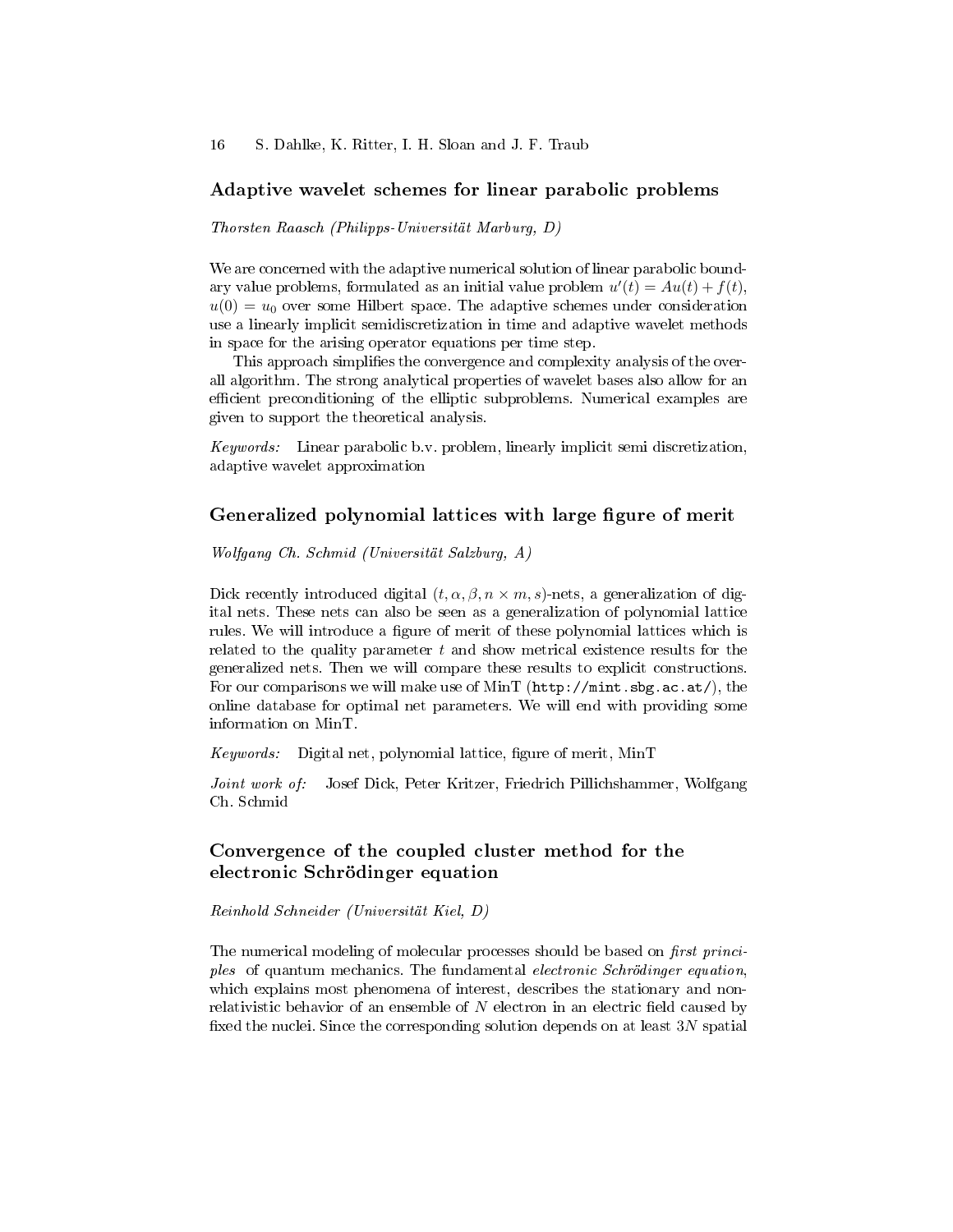variables a numerical solution of this problem is rather difficult. The  $\emph{Coupled}$ Cluster Method (CC-Method) for computing the corresponding wave function has been proved in practice to be an extremely powerful tool. Instead of linear subspace it looks for an approximate solution on a nonlinear sub-manifold. Due to the underlying exponential parametrization it is size consistent. In the present talk we investigate the convergence of the wave function and also of the ground state energy of the numerical solution obtained by the Projected Coupled Cluster Method.

Keywords: Quantum chemistry, electronic Schrödinger equation, projected coupled cluster method

# Optimal approximation of elliptic problems by linear and nonlinear mappings

Winfried Sickel (Universität Jena, D)

We study the optimal approximation of the solution of an operator equation  $\mathcal{A}(u) = f$  by certain *n*-term approximations with respect to specific classes of frames. We consider worst case errors, where  $f$  is an element of the unit ball of a Sobolev or Besov space  $B_q^t(L_p(\varOmega))$  and  $\varOmega \subset \varPi R^d$  is a bounded Lipschitz domain; the error is always measured in the  $H^s$ -norm. We study the order of convergence of the corresponding nonlinear frame widths and compare it with several other approximation schemes. Our main result is that the approximation order is the same as for the nonlinear widths associated with Riesz bases, the Gelfand widths, and the manifold widths. This order is better than the order of the linear widths iff  $p < 2$ . The main advantage of frames compared to Riesz bases, which were studied in our earlier papers, is the fact that we can now handle arbitrary bounded Lipschitz domains—also for the upper bounds.

Keywords: n-term approximation, linear operator equation, non linear framewidth

Joint work of: Stephan Dahlke, Erich Novak, Winfried Sickel

#### Selected nonlinear problems

Krzysztof Sikorski (University of Utah, USA)

We present new complexity results for the fixed point problem in directionally Lipschitz class. Severel numerical tests are included. We also discuss fast algorithms for combustion chemistry fixed point problems, as well as the solution of multivariate polynomial systems originating in the matrix multiplication problem.

Keywords: Somputational complexity, fixed point problems, directionally Lipschitz class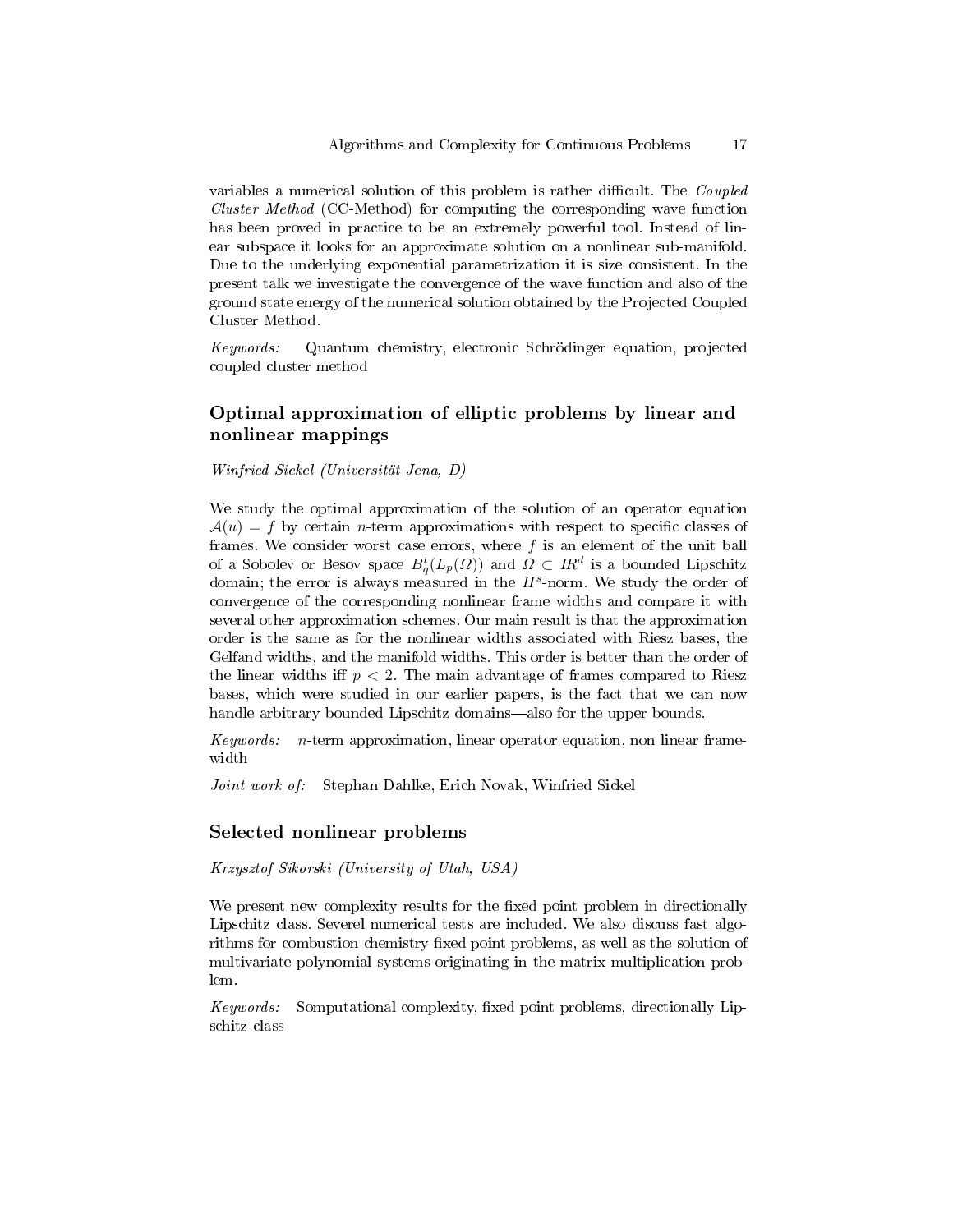### Breaking the curse of dimensionality for integration over product of spheres

Ian H. Sloan (University of New South Wales, AU)

In this paper we construct a QMC integration rule on the product of spheres. In previous work with Frances Kuo we proved non-constructively that, in a certain weighted space setting, there exist QMC rules that have a worst-case error that is bounded independently of dimension. In this present work we show that rules satisfying this property can be constructed

Keywords: Integration on spheres, construction of QMC rules

Joint work of: Kerstin Hesse, Frances Kuo, Ian H. Sloan

### Optimality of a standard adaptive finite element method

Rob Stevenson (Utrecht University, NL)

We present a construction an adaptive finite element method for solving elliptic equations in d space dimensions that has optimal computational complexity. Whenever for some  $s > 0$ , the solution can be approximated to accuracy  $\mathcal{O}(N^{-s})$ in energy norm by a continuous piecewise polynomial of degree  $k$  on some partition into  $N$  d-simplices, and one knows how to approximate the right-hand side in the dual norm with the same rate with piecewise polynomials of degree  $k-1$ , then the adaptive method produces approximations that converge with this rate, taking a number of operations that is of the order of the number of simplices in the output partition. The method is similar in spirit to that from [SINUM, 38 (2000), pp. 466–488 by Morin, Nochetto, and Siebert, and so in particular it does not rely on a recurrent coarsening of the partitions.

When time allows, as extensions we discuss a new optimal goal oriented adaptive finite element method, and such a method for solving the Stokes equations, and illustrate our findings with numerical results.

 $Keywords:$  Elliptic equations, adapaptive finite element method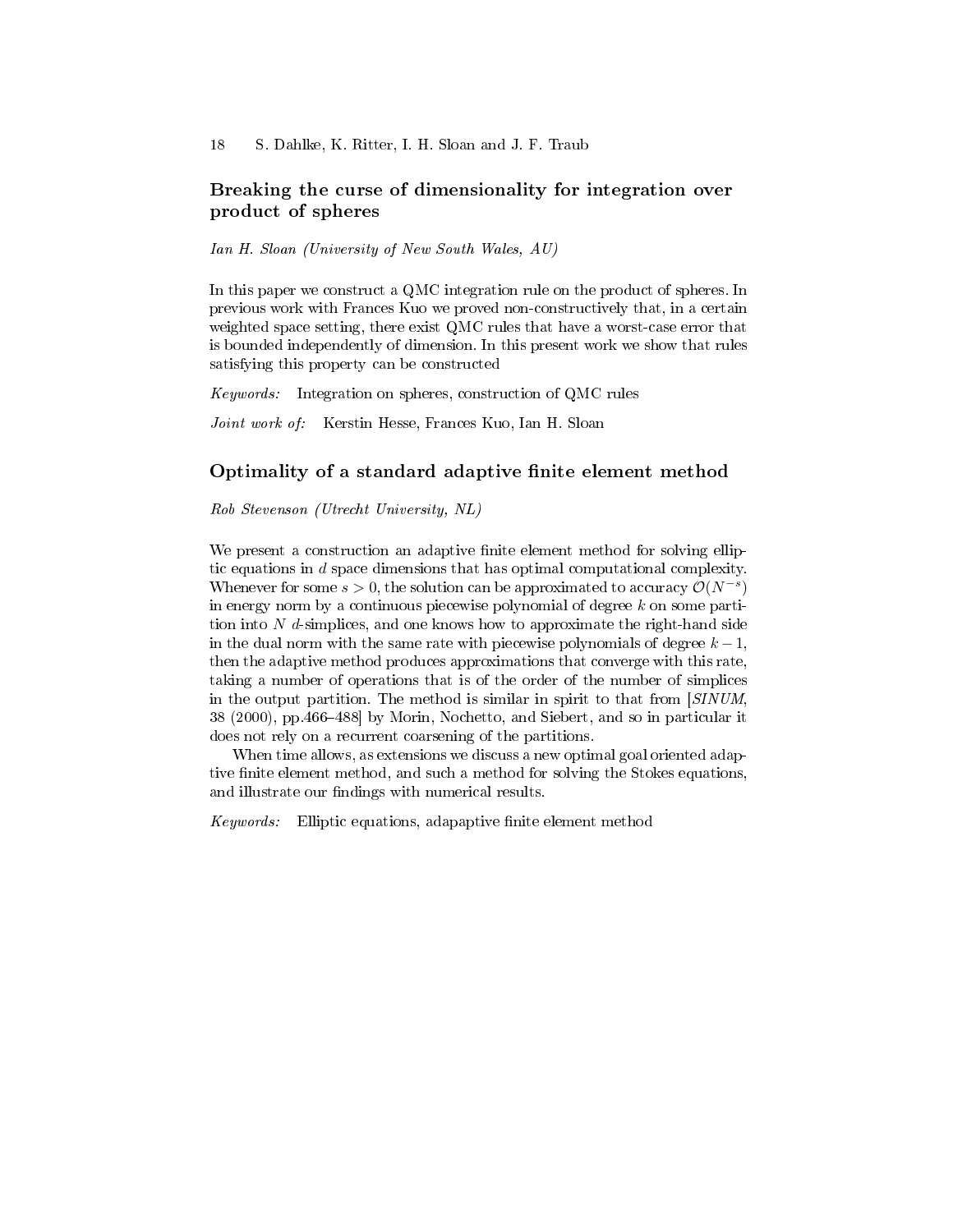### Complexity of initial-value problems for ordinary differential equations of order k

Marek Szczesny (AGH University of Science & Technology, Krakow, PL)

We present results for solving initial-value problems for ordinary differential equations of order  $k$ , where the right-hand side function depends on the function of the solution and its derivatives up to  $q$ -th order. We answer the question of upper and lower bounds on the complexity for any  $k$  and  $q$  in the worst-case error model.

We consider two classes of information. We establish matching complexity bounds for standard information. By constructing an algorithm using integral information, we prove that linear information is much more powerful than standard one. We show that in the linear information case upper and lower bounds depend significantly on  $k$  (this is not true for standard information).

Keywords: k-th order initial-value problems, standard information, linear information, integral information, worst-case complexity

### Discrepancy between QMC and RQMC

Shu Tezuka (Kyushu University, J)

We introduce a class of functions in  $d \geq 3$  dimensions which have arbitrary odd effective dimensions in the superposition sense between three and  $d$ . We prove that for the integration of any function in this class any Sobol points of a fixed length provide zero-error estimates, whereas Owen's scrambling of any Sobol points of the same length provides the same variance of error as simple Monte Carlo methods.

Keywords: High-dimensional integration, Owen scrambling, QMC, RQMC, Sobol points

### Function spaces on unit cube and sampling numbers

Jan Vybíral (Universität Jena, D)

Assume that we want to recover a function  $f: \Omega \to \mathbb{C}$  from the unit ball of a Besov space  $B_{p_1q_1}^{s_1}(Q)$  by a linear sampling method

$$
S_n f = \sum_{j=1}^n f(x_j) h_j,
$$

in the norm of another Besov space, say  $B^{s_2}_{p_2q_2}(\Omega)$ . Here  $h_j$  are fixed functions from  $B^{s_2}_{p_2q_2}(\Omega)$ ,  $x_j \in \Omega$  and  $\Omega$  is a bounded Lipschitz domain in  $IR^d$ .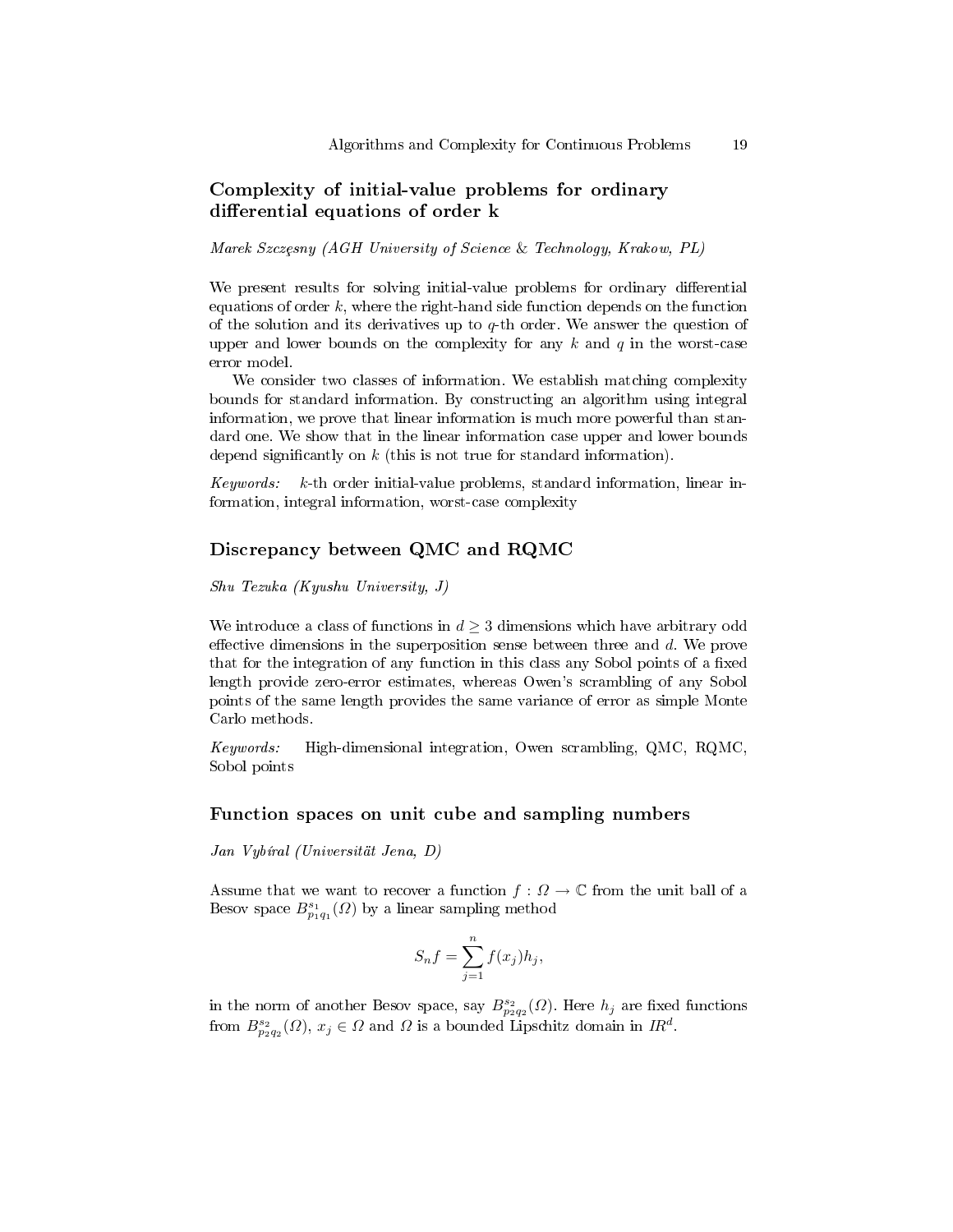#### 20 S. Dahlke, K. Ritter, I. H. Sloan and J. F. Traub

We prove that the optimal rate of convergence of linear sampling method is

$$
n^{-\frac{s_1-s_2}{d} + (\frac{1}{p_1} - \frac{1}{p_2})_+}
$$

if  $s_2 > 0$  and

$$
n^{-\frac{s_1}{d} + (\frac{s_2}{d} + \frac{1}{p_1} - \frac{1}{p_2})_+}
$$

if  $s_2$  < 0. The same optimal rate is achieved when considering the class of nonlinear sampling methods. In the case  $s_2 > 0$  we prove the result only for function spaces on unit cube  $\Omega = (0,1)^d$ . On the other hand, this allows to describe the sampling operator more explicitly. Finally, we point out, that the result may be simply carried over to the scale of Triebel-Lizorkin spaces, which includes as a special case also Sobolev spaces.

Keywords: Linear and nonlinear approximation methods, Besov and Triebel-Lizorkin spaces, sampling numbers

# Non-equidistant time discretization of stochastic heat equations

Tim Wagner (Technische Universität Darmstadt, D)

We consider the non-uniform time discretization for approximation of stochastic heat equations, i.e., one-dimensional components of the driving Wiener process are evaluated at different stepsizes or even non-equidistantly. We show that a proper choice of such a discretization leads to asymptotically optimal algorithms, while asymptotic optimality cannot be achieved by uniform time-discretization, in general.

Keywords: Stochastic heat equation, optimal approximation, non-uniform time discretization

Joint work of: Thomas Müller-Gronbach, Klaus Ritter, Tim Wagner

# $L_{\infty}$ -approximation over reproducing kernel Hilbert spaces; worst case setting

Grzegorz Wasilkowski (University of Kentucky, USA)

We consider the worst case complexity of approximating functions form a reproducing kernel Hilbert space with the error measured in the  $L_{\infty}$  norm. Both optimal linear and optimal standard information is considered. In particular, we show that the  $L_{\infty}$  approximation problem in the worst case setting is related to the  $\rho$ -weighted  $L_2$  approximation in the average case setting with respect to a Gaussian measure whose covariance function equals the reproducing kernel.

Keywords: Worst case complexity, average case complexity, RKHS, uniform approximation